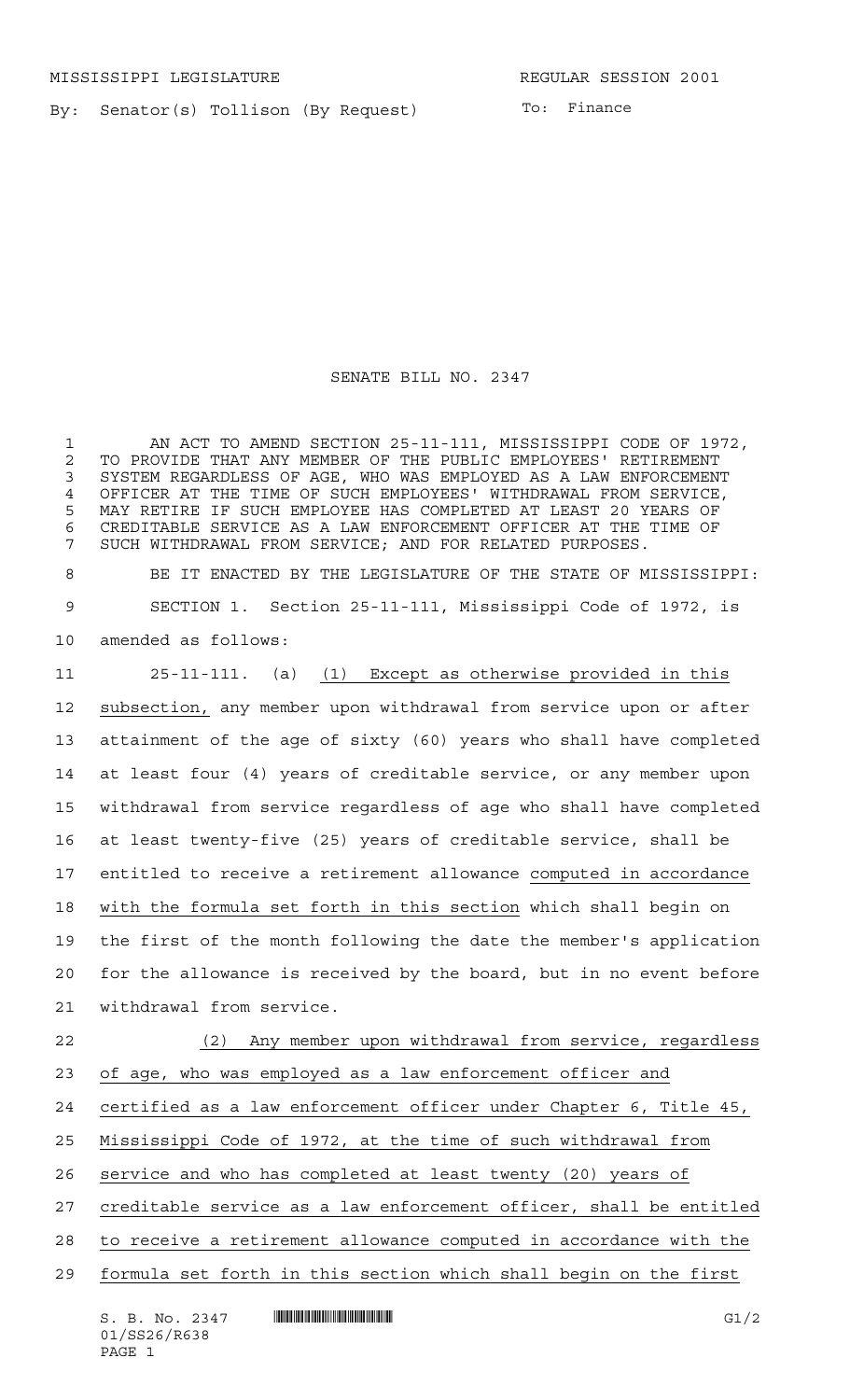## of the month following the date the member's application for the

 said allowance is received by the board, but in no event before withdrawal from service.

 (b) Any member whose withdrawal from service occurs prior to attaining the age of sixty (60) years who shall have completed four (4) or more years of creditable service and shall not have received a refund of his accumulated contributions shall be entitled to receive a retirement allowance, beginning upon his attaining the age of sixty (60) years, of the amount earned and accrued at the date of withdrawal from service.

 (c) Any member in service who has qualified for retirement benefits may select any optional method of settlement of retirement benefits by notifying the Executive Director of the Board of Trustees of the Public Employees' Retirement System in writing, on a form prescribed by the board, of the option he has selected and by naming the beneficiary of such option and furnishing necessary proof of age. Such option, once selected, may be changed at any time prior to actual retirement or death, but upon the death or retirement of the member, the optional settlement shall be placed in effect upon proper notification to the executive director.

 (d) The annual amount of the retirement allowance shall consist of:

 (1) A member's annuity which shall be the actuarial equivalent of the accumulated contributions of the member at the time of retirement computed according to the actuarial table in use by the system; and

 $S. B. No. 2347$  . So  $R<sub>347</sub>$  (2) An employer's annuity which, together with the member's annuity provided above, shall be equal to one and seven-eighths percent (1-7/8%) of the average compensation for each year of state service up to and including twenty-five (25) years of membership service, and two and one-fourth percent (2-1/4%) of the average compensation for each year of state

01/SS26/R638 PAGE 2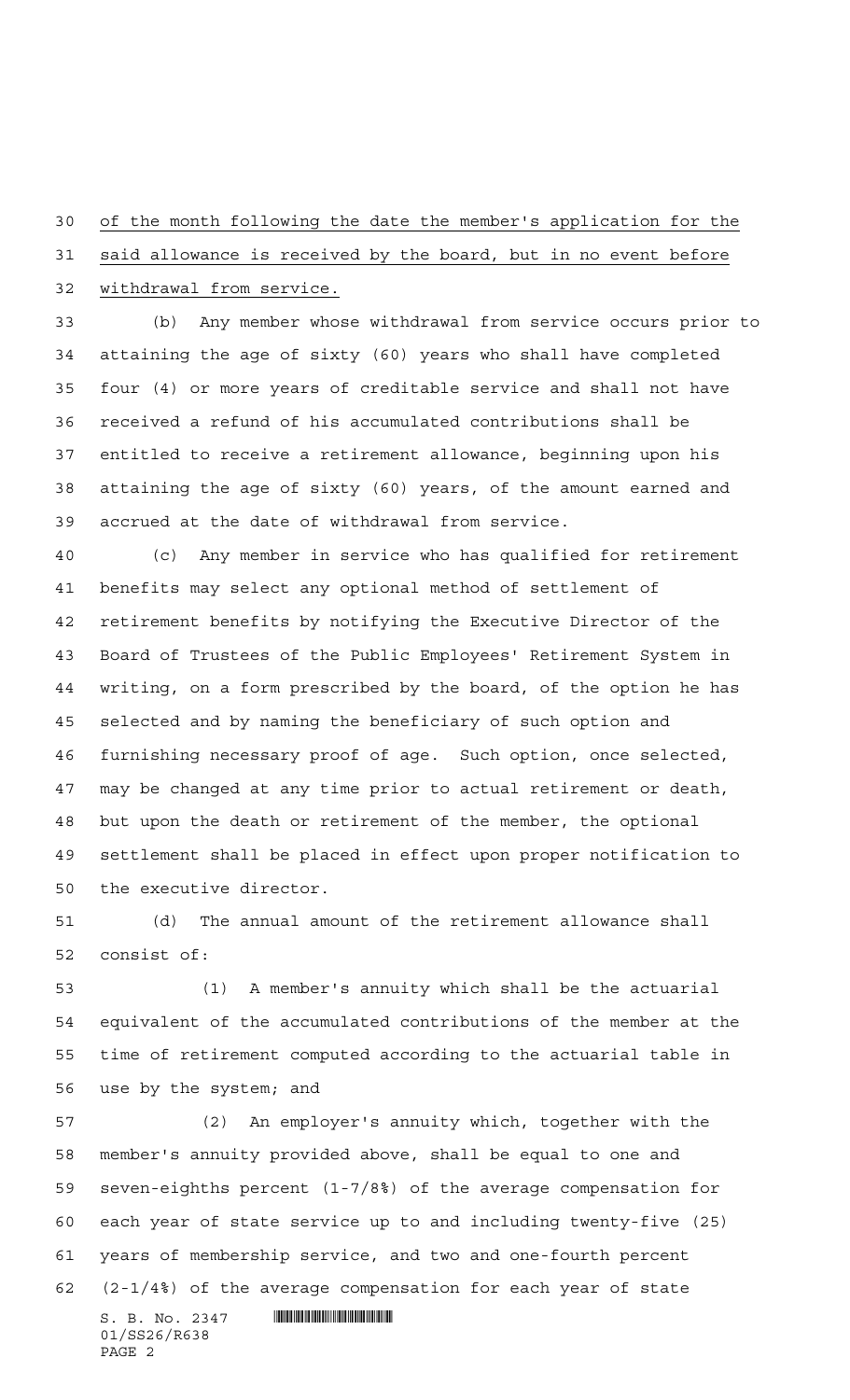service exceeding twenty-five (25) years of membership service. However, after the board of trustees has begun implementing the changes in the computation of the retirement allowance as provided in subsection (e), the employer's annuity shall be equal to:

 (i) One and seven-eighths percent (1-7/8%) of the average compensation for each year of membership service up to and including the number of years specified in Column A of the table in subsection (e) for the latest phase that has been implemented, and

 (ii) Two percent (2%) of the average compensation for each year of membership service exceeding the number of years specified in Column A of the table in subsection (e) for the latest phase that has been implemented up to and including twenty-five (25) years, and

 (iii) The percentage of the average compensation specified in Column B of the table in subsection (e) for the latest phase that has been implemented for each year of membership service exceeding twenty-five (25) years.

 (3) A prior service annuity equal to one and seven-eighths percent (1-7/8%) of the average compensation for each year of state service up to and including twenty-five (25) years of prior service, and two and one-fourth percent (2-1/4%) of the average compensation for each year of state service exceeding twenty-five (25) years of prior service for which the member is allowed credit. However, after the board of trustees has begun implementing the changes in the computation of the retirement allowance as provided in subsection (e), the prior service annuity shall be equal to:

 (i) One and seven-eighths percent (1-7/8%) of the average compensation for each year of prior service up to and including the number of years specified in Column A of the table in subsection (e) for the latest phase that has been implemented,

and

 $S. B. No. 2347$  . So  $R347$ 01/SS26/R638 PAGE 3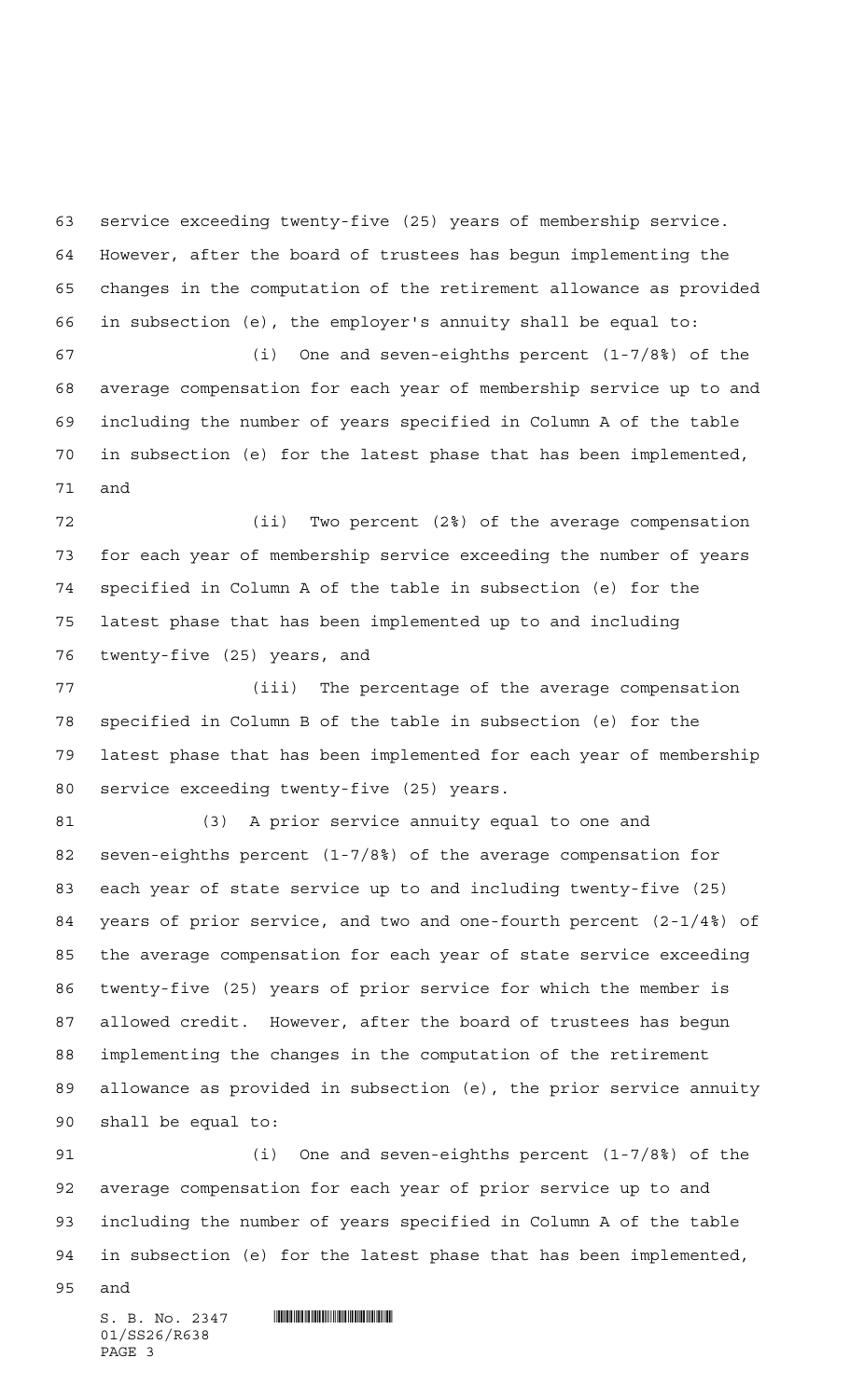(ii) Two percent (2%) of the average compensation for each year of prior service exceeding the number of years specified in Column A of the table in subsection (e) for the latest phase that has been implemented up to and including twenty-five (25) years, and

 (iii) The percentage of the average compensation specified in Column B of the table in subsection (e) for the latest phase that has been implemented for each year of prior service exceeding twenty-five (25) years.

 (4) Any retired member or beneficiary thereof who was eligible to receive a retirement allowance before July 1, 1991, and who is still receiving a retirement allowance on July 1, 1992, shall receive an increase in the annual retirement allowance of the retired member equal to one-eighth of one percent (1/8 of 1%) of the average compensation for each year of state service in excess of twenty-five (25) years of membership service up to and including thirty (30) years. The maximum increase shall be five-eighths of one percent (5/8 of 1%). In no case shall a member who has been retired prior to July 1, 1987, receive less than Ten Dollars (\$10.00) per month for each year of creditable service and proportionately for each quarter year thereof. Persons retired on or after July 1, 1987, shall receive at least Ten Dollars (\$10.00) per month for each year of service and proportionately for each quarter year thereof reduced for the option selected. However, such Ten Dollars (\$10.00) minimum per month for each year of creditable service shall not apply to a retirement allowance computed under Section 25-11-114 based on a percentage of the member's average compensation.

 $S. B. No. 2347$  . So  $R<sub>347</sub>$  (5) The board shall recalculate the retirement allowance of any member or the beneficiary of such a member, if the member or beneficiary is eligible to receive a retirement allowance before July 1, 1999, by using the criteria in paragraphs (2) and (3) of this subsection (d) that provides for two and

01/SS26/R638 PAGE 4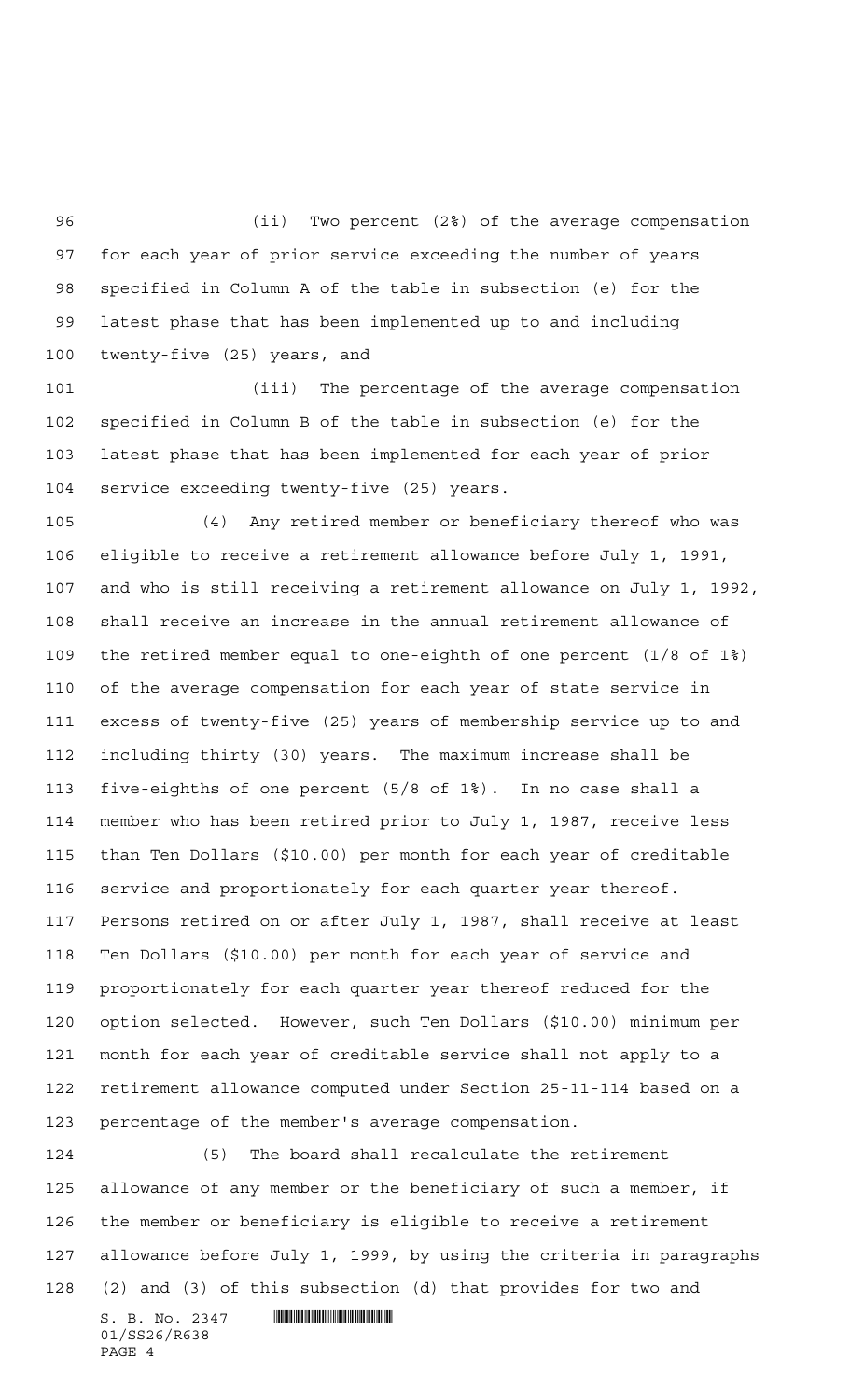one-fourth percent (2-1/4%) of the average compensation for each year of service exceeding twenty-five (25) years.

 (6) **\*\*\*** The retirement allowance otherwise payable may be converted into a retirement allowance of equivalent actuarial value in such an amount that, with the member's benefit under Title II of the federal Social Security Act, the member will receive, so far as possible, approximately the same amount annually before and after the earliest age at which the member becomes eligible to receive a social security benefit.

 (e) Beginning on July 1, 2000, the board of trustees shall implement changes in the computation of the amount of the annual retirement allowance, which changes shall be implemented in phases as set forth in the table in this subsection. The board of trustees shall implement the phases systematically upon July 1 after the board's actuary certifies that implementation of a phase will not cause the unfunded accrued actuarial liability amortization period for the retirement system to exceed twenty-two (22) years. The board of trustees shall have the exclusive authority to set the assumptions that are used in the actuarial evaluation in accordance with Section 25-11-119(9). The board of trustees shall recalculate the retirement allowance of any retired member or beneficiary of such a member as each phase is

implemented.

 $S. B. No. 2347$  . So  $R<sub>347</sub>$ 01/SS26/R638 RETIREMENT ALLOWANCE COMPUTATION IMPLEMENTATION TABLE (A) (B) PHASE 2% FOR YEARS PERCENTAGE ABOVE THIS FOR YEARS NUMBER AND ABOVE 25 ≤25 YEARS YEARS Phase 1 20 years 2.250% 161 Phase 2 15 years 2.250%

PAGE 5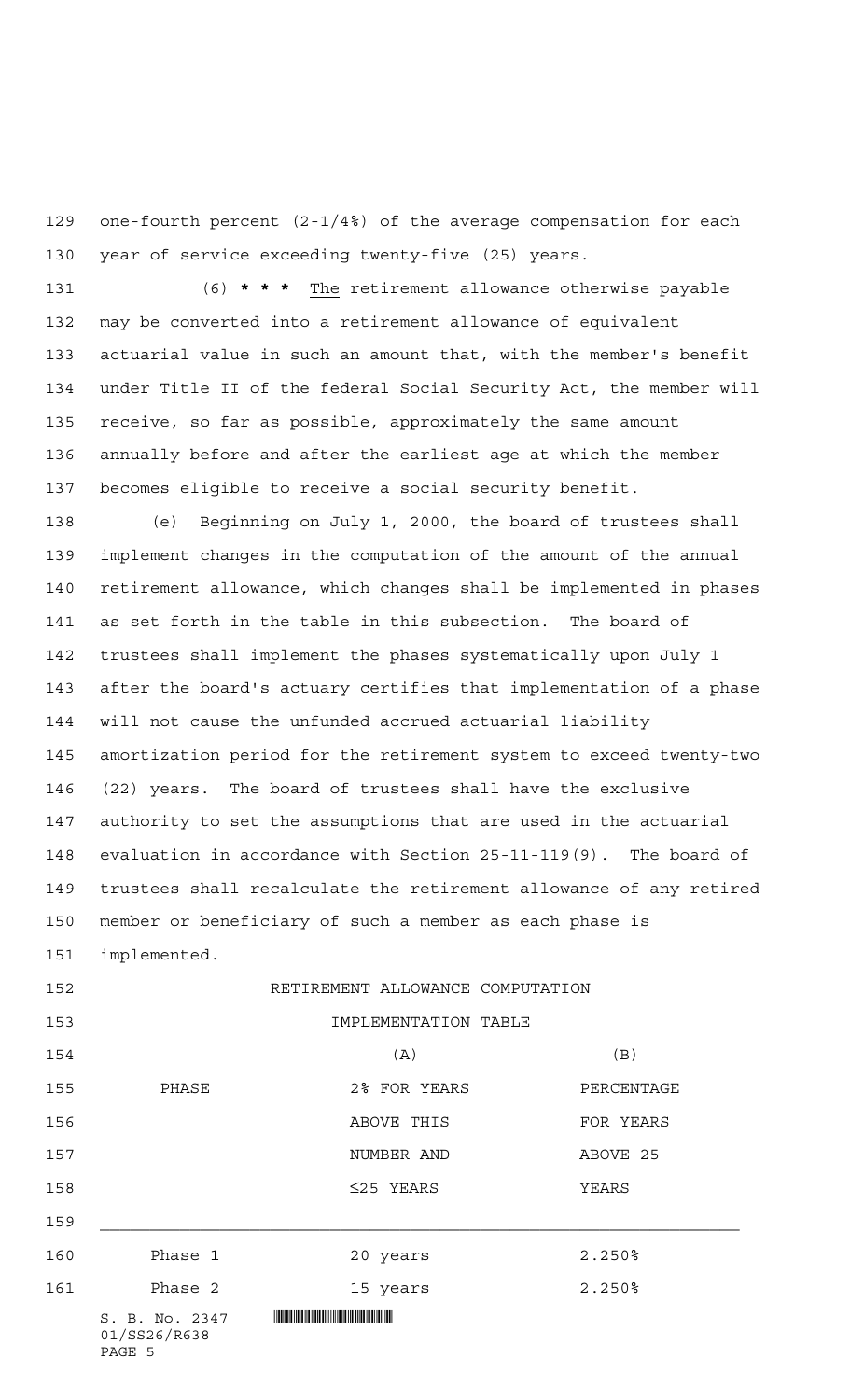Phase 3 10 years 2.250% 163 Phase 4 5 years 2.250% Phase 5 0 years 2.250% Phase 6 0 years 2.375% Phase 7 0 years 2.500%

 Column A shows the years to which two percent (2%) is applicable in computing the retirement allowance, which are all the years of service exceeding the number specified in Column A for the phase that has been implemented up to and including twenty-five (25) years.

 Column B shows the percentage that is applicable to the number of years of service exceeding twenty-five (25) years in computing the retirement allowance.

 (f) No member, except members excluded by the Age Discrimination in Employment Act Amendments of 1986 (Public Law 99-592), under either Article 1 or Article 3 in state service shall be required to retire because of age.

 (g) No payment on account of any benefit granted under the provisions of this section shall become effective or begin to accrue until January 1, 1953.

 (h) (1) A retiree or beneficiary may, on a form prescribed by and filed with the retirement system, irrevocably waive all or a portion of any benefits from the retirement system to which the retiree or beneficiary is entitled. Such waiver shall be binding on the heirs and assigns of any retiree or beneficiary and the same must agree to forever hold harmless the Public Employees' Retirement System of Mississippi from any claim to such waived retirement benefits.

 (2) Any waiver pursuant to this subsection shall apply only to the person executing the waiver. A beneficiary shall be entitled to benefits according to the option selected by the member at the time of retirement. However, a beneficiary may, at

 $S. B. No. 2347$  . So  $R347$ 01/SS26/R638 PAGE 6